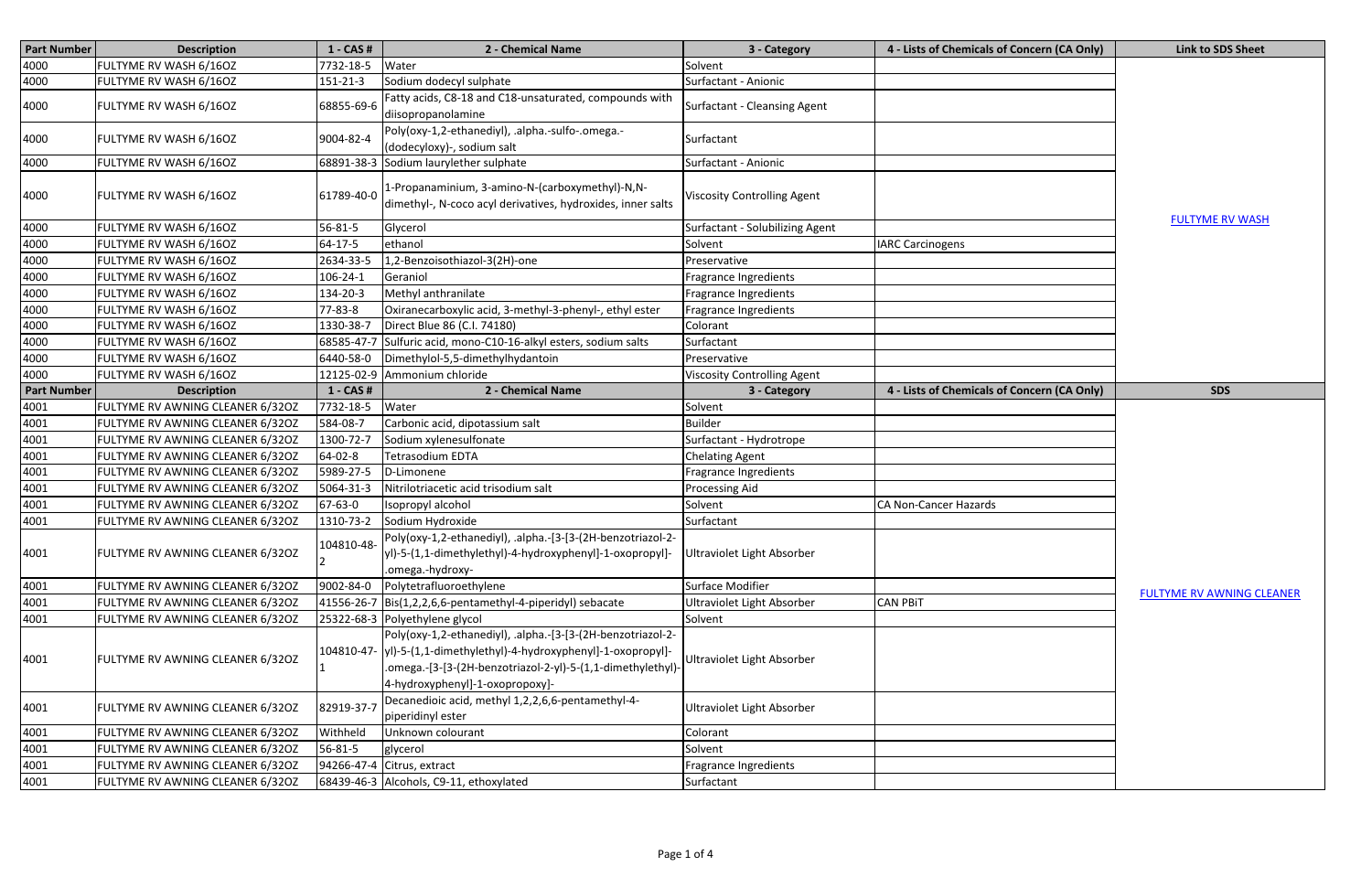| <b>Part Number</b> | <b>Description</b>                  | 1 - CAS #      | 2 - Chemical Name                                                                                              | 3 - Category                        | 4 - Lists of Chemicals of Concern (CA Only) | <b>SDS</b>                |
|--------------------|-------------------------------------|----------------|----------------------------------------------------------------------------------------------------------------|-------------------------------------|---------------------------------------------|---------------------------|
| 4002               | FULTYME RV WASH & WAX 6/16OZ        | 7732-18-5      | Water                                                                                                          | Solvent                             |                                             |                           |
| 4002               | FULTYME RV WASH & WAX 6/16OZ        | $151 - 21 - 3$ | Sodium dodecyl sulphate                                                                                        | Surfactant - Anionic                |                                             |                           |
| 4002               | FULTYME RV WASH & WAX 6/16OZ        | 300851-86-     | Siloxanes and silicones, di-Me, 3-hydroxypropyl group Me<br>ethers with polyethylene glycol mononanoate        | <b>Water Beading Agent</b>          |                                             |                           |
| 4002               | FULTYME RV WASH & WAX 6/16OZ        |                | 12125-02-9 Ammonium Chloride                                                                                   | <b>Viscosity Controlling Agent</b>  |                                             |                           |
| 4002               | FULTYME RV WASH & WAX 6/16OZ        | 68855-69-6     | Fatty acids, C8-18 and C18-unsaturated, compounds with<br>diisopropanolamine                                   | <b>Surfactant - Cleansing Agent</b> |                                             |                           |
| 4002               | FULTYME RV WASH & WAX 6/16OZ        | 9004-82-4      | Poly(oxy-1,2-ethanediyl), .alpha.-sulfo-.omega.-<br>(dodecyloxy)-, sodium salt                                 | Surfactant                          |                                             |                           |
| 4002               | FULTYME RV WASH & WAX 6/16OZ        |                | 68891-38-3 Sodium laurylether sulphate                                                                         | Surfactant - Anionic                |                                             |                           |
| 4002               | FULTYME RV WASH & WAX 6/16OZ        | 61789-40-0     | 1-Propanaminium, 3-amino-N-(carboxymethyl)-N,N-<br>dimethyl-, N-coco acyl derivatives, hydroxides, inner salts | <b>Viscosity Controlling Agent</b>  |                                             | <b>FULTYME RV W</b>       |
| 4002               | FULTYME RV WASH & WAX 6/16OZ        | 67674-67-3     | Polyalkyleneoxide Modified Heptamethyltrisiloxane                                                              | <b>Water Beading Agent</b>          |                                             |                           |
| 4002               | FULTYME RV WASH & WAX 6/16OZ        | $64 - 17 - 5$  | ethanol                                                                                                        | Solvent                             | <b>IARC Carcinogens</b>                     |                           |
| 4002               | FULTYME RV WASH & WAX 6/16OZ        | $56 - 81 - 5$  | Glycerol                                                                                                       | Surfactant - Solubilizing Agent     |                                             |                           |
| 4002               | FULTYME RV WASH & WAX 6/16OZ        | 2634-33-5      | 1,2-Benzoisothiazol-3(2H)-one                                                                                  | Preservative                        |                                             |                           |
| 4002               | FULTYME RV WASH & WAX 6/16OZ        | 106-24-1       | Geraniol                                                                                                       | <b>Fragrance Ingredients</b>        |                                             |                           |
| 4002               | FULTYME RV WASH & WAX 6/16OZ        | 134-20-3       | Methyl anthranilate                                                                                            | <b>Fragrance Ingredients</b>        |                                             |                           |
| 4002               | FULTYME RV WASH & WAX 6/16OZ        | $77 - 83 - 8$  | Oxiranecarboxylic acid, 3-methyl-3-phenyl-, ethyl ester                                                        | <b>Fragrance Ingredients</b>        |                                             |                           |
| 4002               | FULTYME RV WASH & WAX 6/16OZ        | 9002-84-0      | Polytetrafluoroethylene                                                                                        | Surface Modifier                    |                                             |                           |
| 4002               | FULTYME RV WASH & WAX 6/16OZ        | Withheld       | Unknown                                                                                                        | Colorant                            |                                             |                           |
| <b>Part Number</b> | <b>Description</b>                  | $1 - CAS$ #    | 2 - Chemical Name                                                                                              | 3 - Category                        | 4 - Lists of Chemicals of Concern (CA Only) | <b>SDS</b>                |
| 4003               | FULTYME RV INS BLK STRK RMVR 6/220Z | 7732-18-5      | Water                                                                                                          | Solvent                             |                                             |                           |
| 4003               | FULTYME RV INS BLK STRK RMVR 6/220Z | 64-02-8        | Tetrasodium EDTA                                                                                               | <b>Chelating Agent</b>              |                                             |                           |
| 4003               | FULTYME RV INS BLK STRK RMVR 6/220Z | 68439-46-3     | Alcohols, C9-11, ethoxylated                                                                                   | Surfactant                          |                                             |                           |
| 4003               | FULTYME RV INS BLK STRK RMVR 6/220Z | 112-34-5       | Diethylene glycol monobutyl ether                                                                              | Solvent                             |                                             | <b>FULTYME RV BLACK S</b> |
| 4003               | FULTYME RV INS BLK STRK RMVR 6/220Z | 1310-73-2      | Sodium Hydroxide                                                                                               | Surfactant                          |                                             |                           |
| 4003               | FULTYME RV INS BLK STRK RMVR 6/220Z | 5064-31-3      | Nitrilotriacetic acid trisodium salt                                                                           | <b>Processing Aid</b>               |                                             |                           |
| 4003               | FULTYME RV INS BLK STRK RMVR 6/220Z | 5989-27-5      | d-Limonene                                                                                                     | Fragrance Ingredients               |                                             |                           |
| 4003               | FULTYME RV INS BLK STRK RMVR 6/220Z | 111-76-2       | 2-butoxyethanol                                                                                                | Solvent                             | <b>CA Non-Cancer Hazards</b>                |                           |

| <b>Concern (CA Only)</b> | <b>SDS</b>                             |
|--------------------------|----------------------------------------|
|                          | <b>FULTYME RV WASH &amp; WAX</b>       |
| Concern (CA Only)        | <b>SDS</b>                             |
|                          | <b>FULTYME RV BLACK STREAK REMOVER</b> |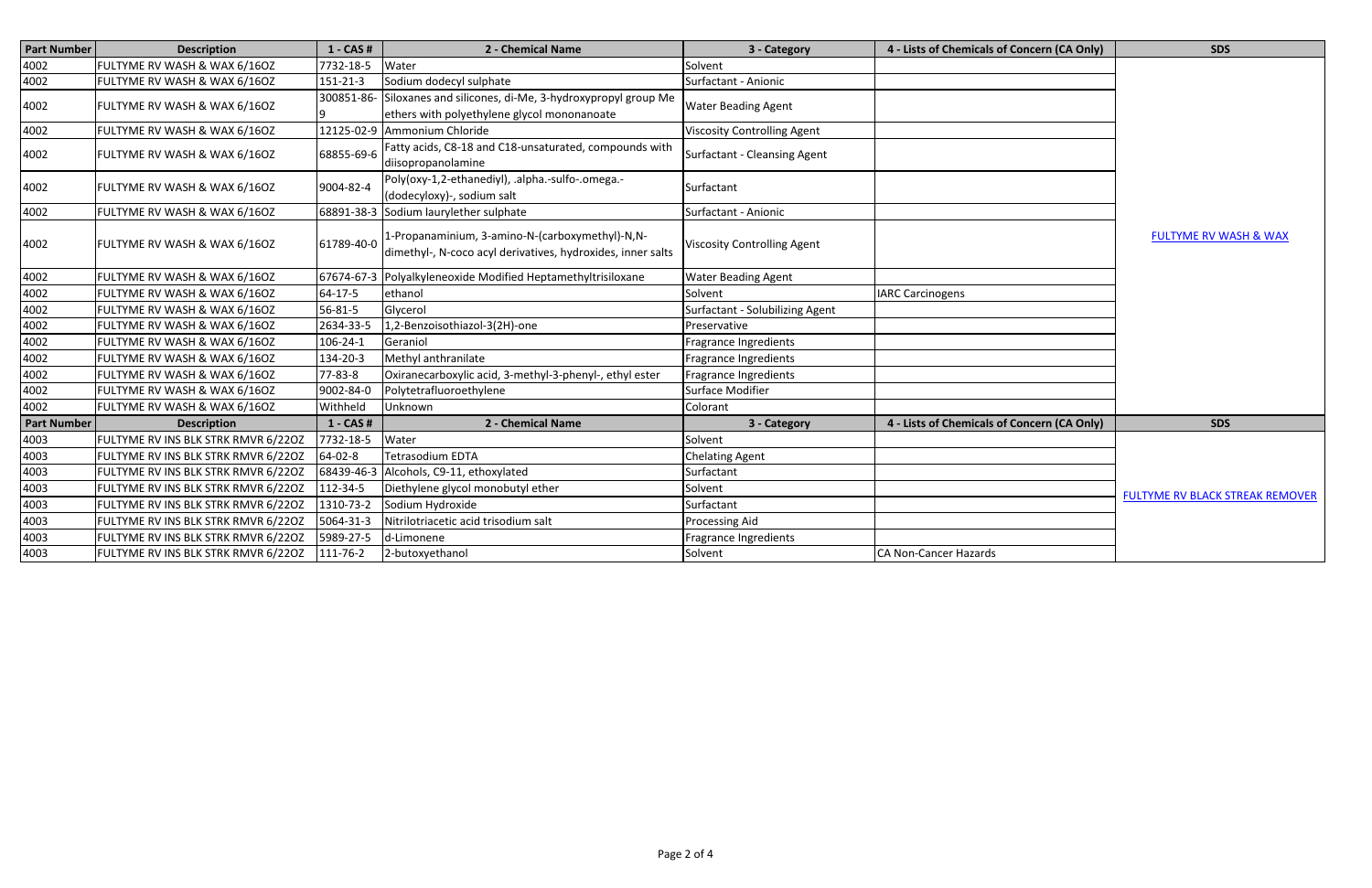| <b>Part Number</b> | <b>Description</b>              | $1 - CAS$ #       | 2 - Chemical Name                                      | 3 - Category                         | 4 - Lists of Chemicals of Concern (CA Only)                                                                             | <b>SDS</b>               |
|--------------------|---------------------------------|-------------------|--------------------------------------------------------|--------------------------------------|-------------------------------------------------------------------------------------------------------------------------|--------------------------|
| 4004               | FULTYME RV POLISH W/PTEF 6/320Z | 7732-18-5         | water                                                  | Solvent                              |                                                                                                                         |                          |
| 4004               | FULTYME RV POLISH W/PTEF 6/32OZ |                   | 64742-47-8 Petroleum distillates, hydrotreated light   | Solvent                              |                                                                                                                         |                          |
| 4004               | FULTYME RV POLISH W/PTEF 6/32OZ |                   | 92704-41-1 kaolin, calcined                            | Polishing Agent                      |                                                                                                                         |                          |
| 4004               | FULTYME RV POLISH W/PTEF 6/320Z | 64741-65-7        | Naphtha, petroleum, heavy alkylate                     | Solvent                              |                                                                                                                         |                          |
| 4004               | FULTYME RV POLISH W/PTEF 6/32OZ | 8052-41-3         | Stoddard Solvent                                       | Solvent                              | <b>ATSDR Neurotoxicants</b>                                                                                             |                          |
| 4004               | FULTYME RV POLISH W/PTEF 6/32OZ | 71750-80-6        | dimethylsiloxane, (aminoethylpropyl)dimethoxysilyloxy- | <b>Emulsion Stabilizer</b>           |                                                                                                                         |                          |
| 4004               | FULTYME RV POLISH W/PTEF 6/32OZ | 67-63-0           | Isopropyl alcohol                                      | Solvent                              | CA Non-Cancer Hazards                                                                                                   |                          |
| 4004               | FULTYME RV POLISH W/PTEF 6/32OZ | 67-56-1           | methanol                                               | Solvent                              | CA Prop 65, IRIS Neurotoxicants, NTP<br><b>REPRODUCTIVE OR DEVELOPMENTAL</b><br>TOXCANTS, CA TAC, CA Non-Cancer Hazards |                          |
| 4004               | FULTYME RV POLISH W/PTEF 6/32OZ | 14808-60-7 Quartz |                                                        | Abrasive                             | CA Prop 65, IARC Carcinogens                                                                                            |                          |
| 4004               | FULTYME RV POLISH W/PTEF 6/32OZ | 556-67-2          | octamethylcyclotetrasiloxane                           | Solvent                              | <b>EU PBTs, CAN PBIT</b>                                                                                                |                          |
| 4004               | FULTYME RV POLISH W/PTEF 6/32OZ | 98-82-8           | <b>Cumene</b>                                          | Solvent                              | CA Prop 65, IARC Carcinogens, EPA 14TH<br><b>REPORT CARCINOGENS NTP, CA NLs, CA TAC</b>                                 | FULTYME RV POLISH W/PTEF |
| 4004               | FULTYME RV POLISH W/PTEF 6/32OZ | $100 - 41 - 4$    | Ethylbenzene                                           | Nonfunctional Constituent            | CA Prop 65, IARC Carcinogens, ATSDR<br>Neurotoxicants, CA MCLs, CA TAC, CA Non-<br>Cancer Hazards                       |                          |
| 4004               | FULTYME RV POLISH W/PTEF 6/32OZ | 91-64-5           | coumarin                                               | Fragrance Ingredients                |                                                                                                                         |                          |
| 4004               | FULTYME RV POLISH W/PTEF 6/32OZ | 9002-84-0         | polytetrafluoroethylene                                | Surface Modifier                     |                                                                                                                         |                          |
| 4004               | FULTYME RV POLISH W/PTEF 6/32OZ |                   | 68155-20-4 tall oil fatty acids diethanolamide         | Viscosity Increasing Agent - Aqueous |                                                                                                                         |                          |
| 4004               | FULTYME RV POLISH W/PTEF 6/32OZ | 6197-30-4         | octocrylene                                            | Ultraviolet Light Absorber           |                                                                                                                         |                          |
| 4004               | FULTYME RV POLISH W/PTEF 6/32OZ | 541-02-6          | decamethylcyclopentasiloxane                           | Solvent                              | <b>EU PBTs, CAN PBIT</b>                                                                                                |                          |
| 4004               | FULTYME RV POLISH W/PTEF 6/32OZ | 118-58-1          | benzyl salicylate                                      | Fragrance Ingredients                |                                                                                                                         |                          |
| 4004               | FULTYME RV POLISH W/PTEF 6/32OZ | $111 - 42 - 2$    | Diethanolamine                                         | <b>Emulsion Stabilizer</b>           | CA Prop 65, IARC Carcinogens, CA TAC, CA Non-<br>Cancer Hazards                                                         |                          |
| 4004               | FULTYME RV POLISH W/PTEF 6/32OZ |                   | 69430-37-1 aminoalkoxydimethylpolysiloxane             | <b>Processing Aid</b>                |                                                                                                                         |                          |